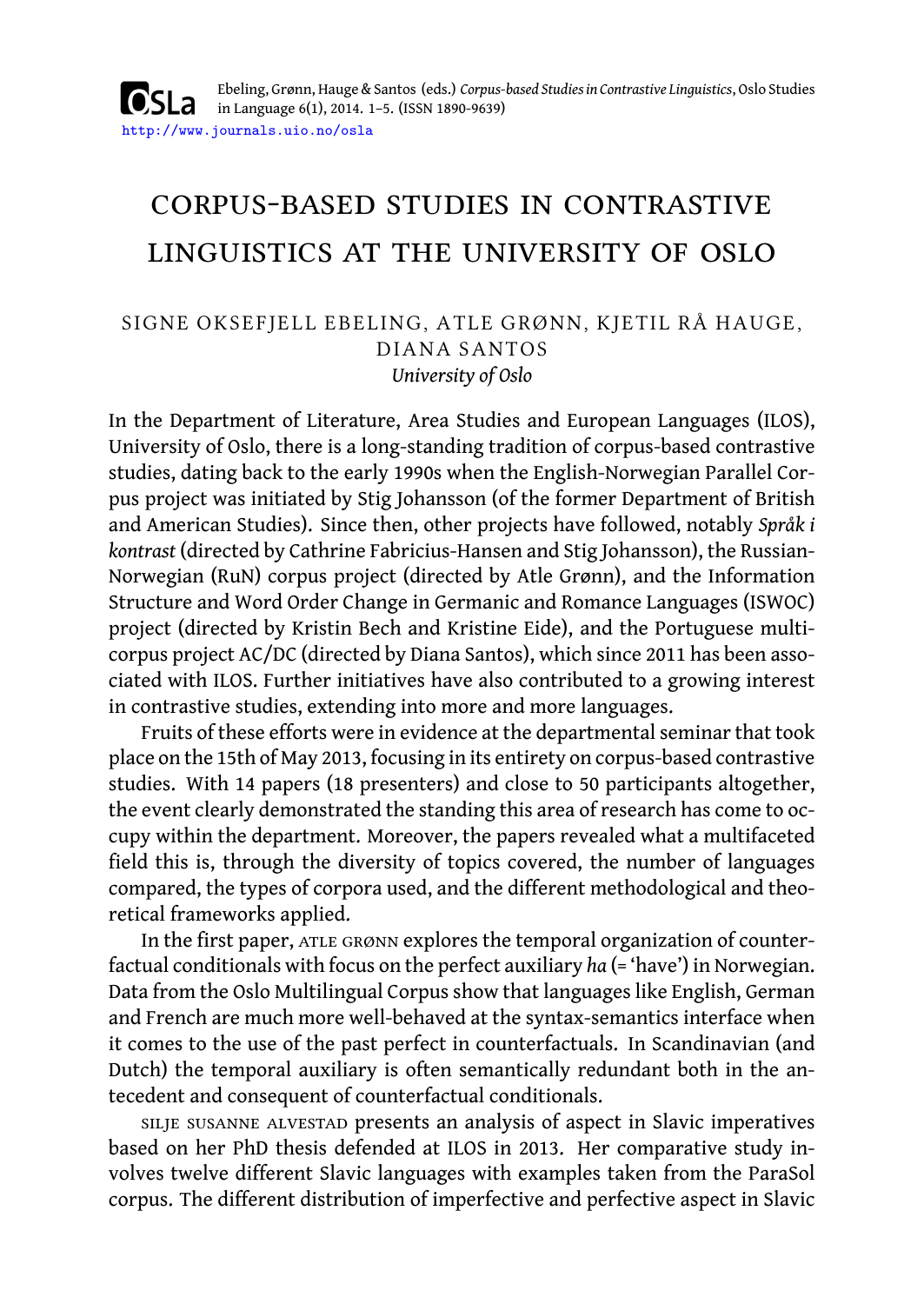imperatives – with more imperfective forms found in the east Slavic languages – is accounted for by an aspect neutralization parameter which says that "fake" imperfective morphology can be used when the aspectual meaning is semantically definite.

It is not unusual to add words in translation between languages, but when these words take the form of a pragmatic particle, e.g. *well* and *like*, it becomes all the more interesting to scrutinise the context of the source language to find out what triggers its use in translation. KJETIL RÅ HAUGE demonstrates how translational data between Bulgarian and a number of source languages can be put to use when analysing the function of such pragmatic particles.

elizaveta khachaturyan investigates the use of the Russian particles *deskat'* and *mol*, used to convey shades of reported speech, and their translations into Italian, a language with a completely different way of expressing reported speech, and which often uses expressions involving the verb *dire* 'to say' to explain e.g. a subjective impression conveyed with a specific utterance. The investigation draws on comparable Russian and Italian data from the Uppsala-Tübingen Russian Corpus and the Italian CORIS/CODIS corpus.

On the basis of the Oslo Multilingual Corpus, hilde hasselgård explores the semantic field of additive conjunction by studying the Norwegian connector *dessuten* and its correspondences in English and French. The three languages are found to differ in their realization of additive connectives, as attested by the wide range of correspondences found in both English and French. The findings suggest that *dessuten* is stylistically neutral and vague in the additive relation it expresses.

In his study of clausal modifiers in noun phrases, JOHAN ELSNESS investigates a random sample culled from the English-Norwegian Parallel Corpus. The analysis confirms the generally held view that non-finite modifiers are more common in English, whereas finite relative clauses are more commonly used in Norwegian, attesting to a higher degree of explicitness in Norwegian. It is also established, particularly on the basis of data from the Multiple-Translation Corpus, that individual translators' preferences play an important role in the translation of clausal modifiers.

HILDEGUNN DIRDAL examines the individual style of translators on the basis of their use of clause building and clause reduction in translations from English into Norwegian. The source of data is the A.S. Byatt text of the English-Norwegian Multiple-Translation Corpus and its translations into Norwegian by ten different translators. Dirdal concludes that translators' styles depend on both "the degree to which they introduce syntactic changes and the types of structures they prefer".

Based on a comparable corpus comprising social science texts, BERGLJOT BEHRens focuses on event nominals in English and Norwegian and establishes that English has a significantly higher proportion of these in original texts than Norwe-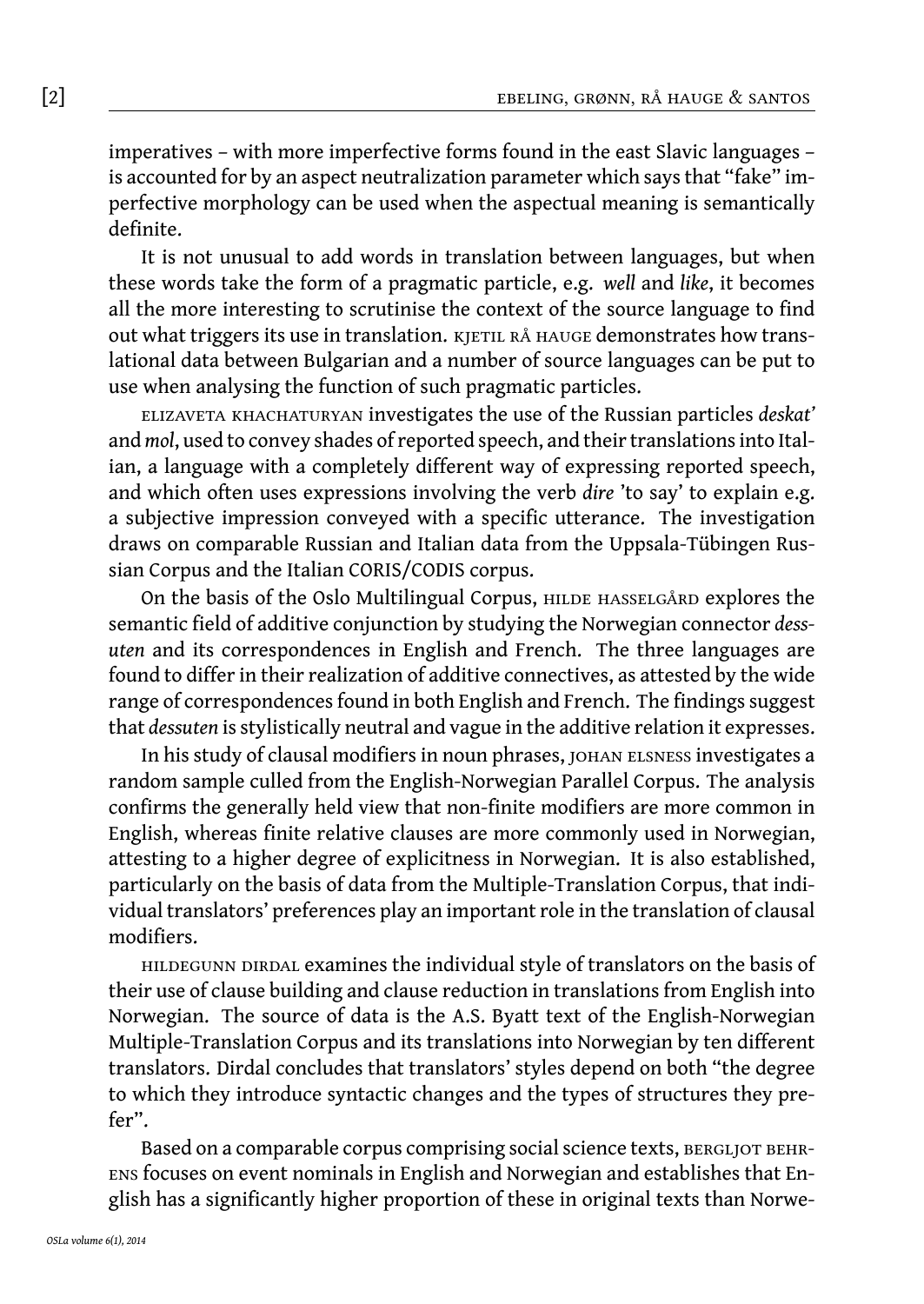gian has. To find out what happens to event nominals in translation between the two languages, Behrens uses the Multiple-Translation Corpus and finds that translators in general tend to be influenced by the source language norms, but to different degrees.

signe oksefjell ebeling addresses the concept of semantic prosody in three small-scale case studies based on the English-Norwegian Parallel Corpus+. It is shown that units containing *commit* and *signs of* have good Norwegian matches with regard to semantic prosody. Units with *utterly*, however, show less stability across the two languages, and no "perfect" matches are identified in Norwegian in terms of semantic prosody.

kristine eide discusses word order in Old Portuguese and Old Spanish on the basis of data drawn from a 13th and 14th century parallel corpus, concluding that the different position of subjects and objects attested in the two languages stems from their different information structural properties, namely the fact that Old Spanish, unlike Old Portuguese, allows new information in the left periphery.

christine meklenborg salvesen & kristin bech compare V2 word order in a corpus of Old English and Old French texts and find, along with considerable similarities, marked differences. The placement of the subject in Old English, for example, is largely governed by information structure (i.e. whether the subject conveys new information or old, given information), while the subject in Old French is generally placed according to syntactic rules.

hans petter helland & anneliese pitz present a syntactic account of present and past participles in German and French. The analysis is couched in a minimalist generative framework, based on data from the Oslo Multilingual Corpus. It is shown that even though German and French have similar constructions available, the two languages prefer different ways of expressing the same semantic content. The authors argue that their novel treatment of Asp-phrases in the syntax of participles enables them to account for idiosyncratic facts about German and French with far-reaching cross-linguistic implications.

liljana šarić & ivelina tchizmarova show how new insights can be gained even from relatively small parallel corpora. Comparing six novels with their translations, they find differences between the verbs corresponding to *come* in Bosnian-Croatian-Serbian (BCS) and Bulgarian. The BCS verb tends be used as a general verb of movement, while its Bulgarian counterpart expresses movement towards the speaker or the hearer, and in some cases also towards neither of these, but towards a location that is the focal point of the utterance.

In the final paper, DIANA SANTOS studies some frequent verbs in Portuguese and Norwegian (corresponding roughly to *be* and *have*), using a corpus of multiple (student) translations in both directions of translation. After illustrating the quantitative regularities of the verbs, she outlines a fine-grained semantic annotation scheme for the Portuguese verbs.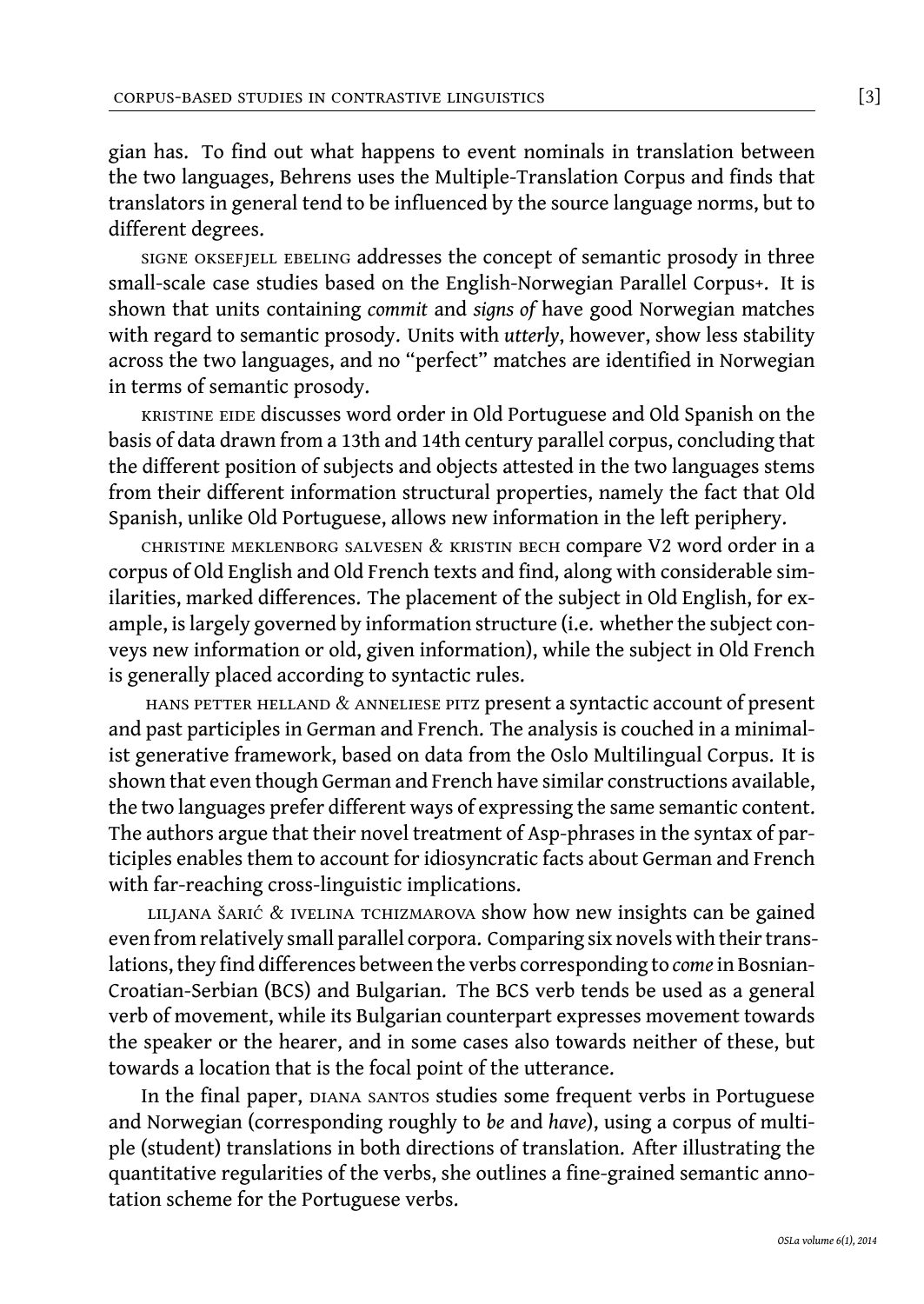## [4] ebeling, grønn, rå hauge & santos

We believe that the papers in this volume attest to the great potential of corpusbased contrastive research, as formulated by Johansson (1998, 3-4):

Language comparison is of great interest in a theoretical as well as an applied perspective. It reveals what is general and what is languagespecific and is therefore important both for the understanding of language in general and for the study of the individual languages compared.

Finally, we wish to extend our thanks to the authors for their contributions both to the seminar and to this issue of OSLa. Thanks are also due to the participants at the seminar and not least to the many external reviewers who carefully assessed the contributions. We are also grateful to the department for funding lunch and Portuguese refreshments!

#### **REFERENCES**

Johansson, Stig. 1998. On the role of corpora in cross-linguistic research. In S. Johansson & S. Oksefjell (eds.), *Corpora and Cross-linguistic Research: Theory, Method, and Case Studies*, 3–24. Amsterdam/Atlanta: Rodopi.